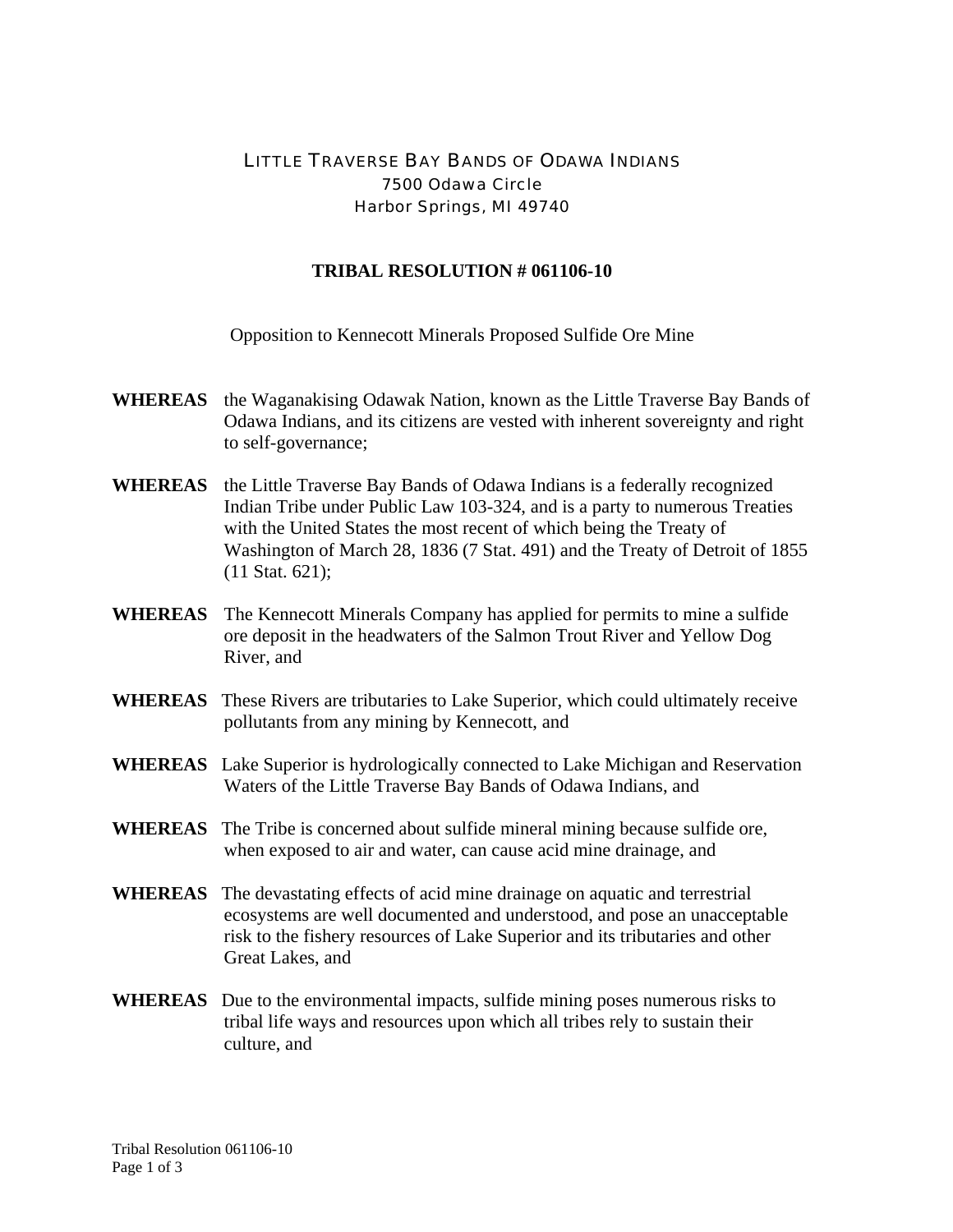- **WHEREAS** Kennecott has also engaged in exploratory drilling within the boundaries of the Keweenaw Bay Indian Community's L'Anse Reservation, and
- **WHEREAS** the potential exists that Kennecott could engage in exploratory drilling within the boundaries of other tribes, including the Little Traverse Bay Bands of Odawa Indians reservation boundaries.

**THEREFORE, BE IT RESOLVED,** that the Little Traverse Bay Bands of Odawa Indians shares the conviction of the Keweenaw Bay Indian Community that sulfide mining, and in particular the mine proposed by Kennecott Mineral Company, poses unacceptable risks to the water-rich environment of the Yellow Dog Plains.

**FURTHER RESOLVED,** that the Little Traverse Bay Bands of Odawa Indians recognizes the potential environmental impacts associated with the proposed Kennecott mine including the long term environmental impact on the Lake Superior watershed and the watersheds of other Great Lakes.

**FURTHER RESOLVED,** that the Little Traverse Bay Bands of Odawa Indians recognize that a decision to allow Sulfide mine in the headwaters of the Salmon Trout River and Yellow Dog River will set a precedent for decisions related to sulfide mining operations in the State of Michigan.

**FINALLY BE IT RESOLVED,** that the Little Traverse Bay Bands of Odawa Indians supports the Keweenaw Bay Indian Community in its opposition to sulfide mining within the boundaries of its Reservation.